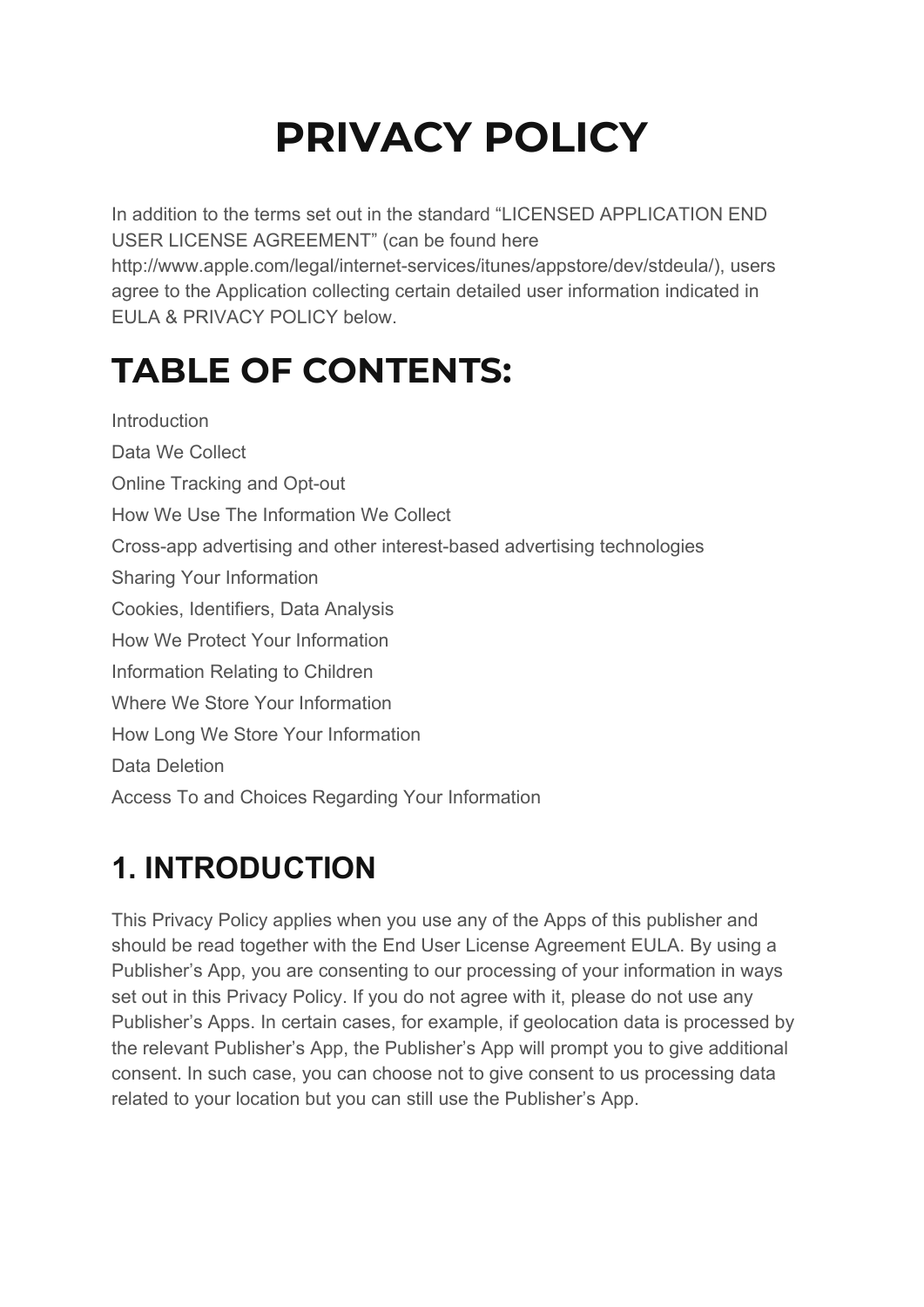This Privacy Policy may change so you should review it regularly. We will notify you of any material changes in the way we treat your information through the Publisher's Apps you use.

### **2. DATA WE COLLECT**

When you use an Publisher's App, Publisher may collect data, including information which directly or indirectly identifies you. Your information may be kept in an identifiable format, or in an aggregate format which means that you cannot reasonably be identified from it. The information we collect about you includes:

If an Publisher's App offers you the option to register, we will collect the information you provide to us in the registration form. This may include identification data such as your name, email address or other account or registration information.

We will also collect your information when you use Publisher's Apps such as when you post or share material, upload data, request further services or make selections using the Publisher's Apps, if such functionality is available in the Publisher's App.

We will collect information about you when you interact with us such as when you report a problem, contact or communicate with us.

We may collect certain device information and electronic identifiers such as your mobile device identifier provided by your mobile device operating system, your mobile operating system details and the name of your mobile carrier. For example, if you use the iOS platform then Advertiser IDs (also known as "IDFAs") may be collected. Other identifiers collected may include IP addresses, OpenUDID, Session ID, ODIn1, iOS Vendor IDs, MAC addresses, IMEI, Android ID for Android platform, and ODIN1 for OS X (together with the IDFAs, the "App Identifiers").

Information about how and when you use the Publisher's App. This includes the amount of times you used the Publisher's App, which parts of it you viewed and other technical data such as country settings and timestamps.

Geolocation data, which is any information which indicates the geographical position of your device and which may include the time the location was recorded. Before processing any precise GPS geolocation data, the Publisher's App will require you to give your consent, which you can revoke by changing the privacy settings of your device.

Any of your information you provide or permit to be provided to us via a social network or public forum provider like Facebook when you link the Publisher's App to your social network or public forum account. This data may include your use of the Publisher's App on such public forums and/or social networks, including with whom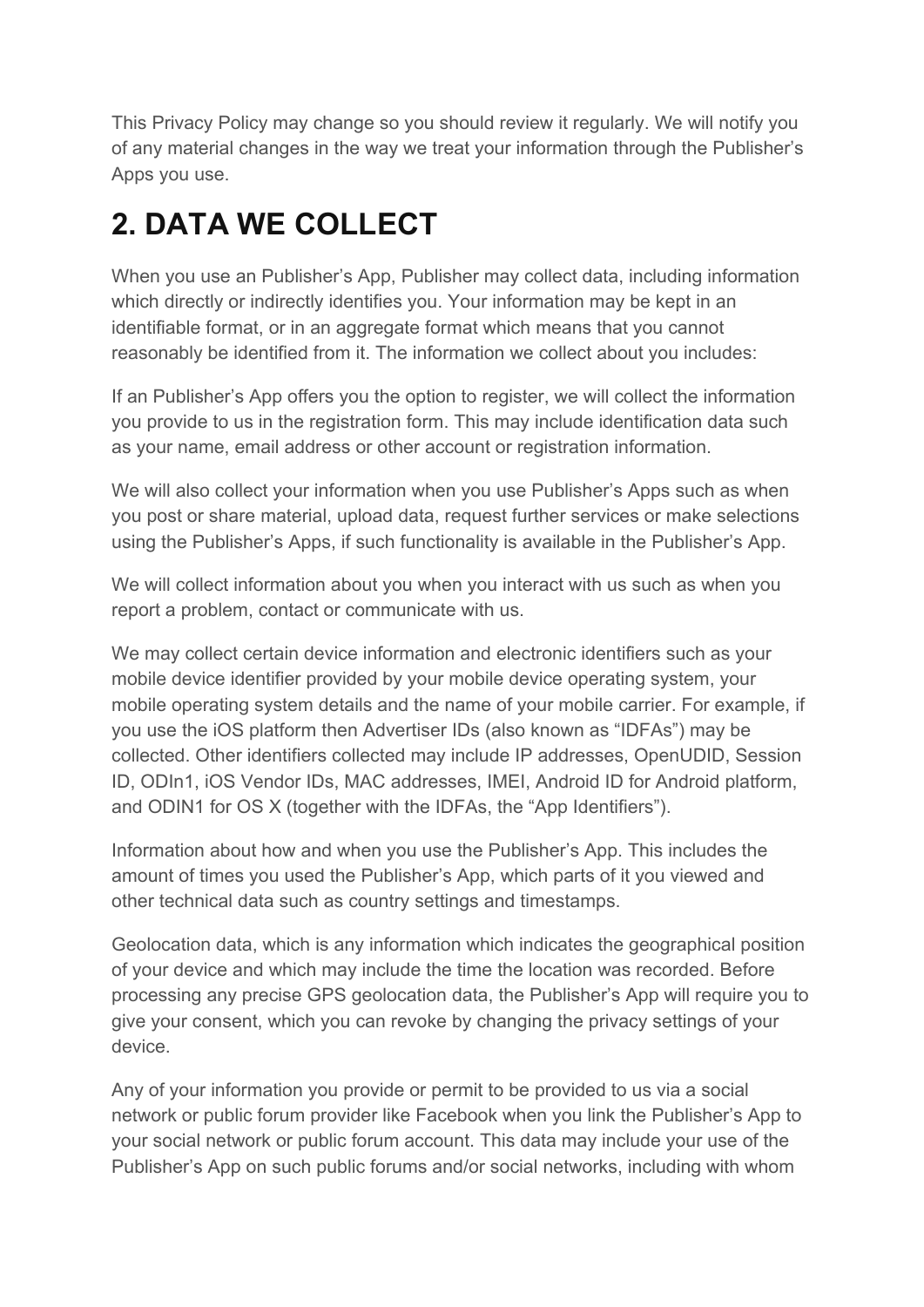you share the Publisher's App. For further information how and for what purpose the social network provider collects etc. your data see their privacy policy.

We automatically collect certain information from your device when you use the Publisher's App including information about your device, carrier and other technical data.

### **3. ONLINE TRACKING AND OPT-OUT**

We are committed to providing you with meaningful choices about the information collected from you on our Publisher's Apps for third party purposes, and that is why we provide the links below to the NAI "Consumer Opt-out," DAA opt-out, and Google and other opt-outs that are only applicable to participating third parties, which does not include Publisher. As stated below you may also block certain App Identifiers by changing the settings of your device. However, we do not currently recognize or respond to browser-initiated Do Not Track signals, as the Internet industry is still working on Do Not Track standards, implementations and solutions.

<https://support.google.com/ads/answer/2662922?hl=en> <http://www.networkadvertising.org/choices/> <http://www.aboutads.info/choices/> <https://info.yahoo.com/privacy/us/yahoo/> <http://www.flurry.com/legal-privacy/end-user-opt-out>

# **4. HOW WE USE THE INFORMATION WE COLLECT**

We may use your information we collect to:

Deliver the Publisher's Apps to you and ensure their optimal functionality and operation;

Provide you with customer support;

Perform research and analysis about your use of, or interest in, our products, services, or content;

In accordance with applicable law, communicate with you by e-mail, postal mail, telephone and/or mobile devices (including through in-application advertising) about products or services that may be of interest to you either from us, our parent or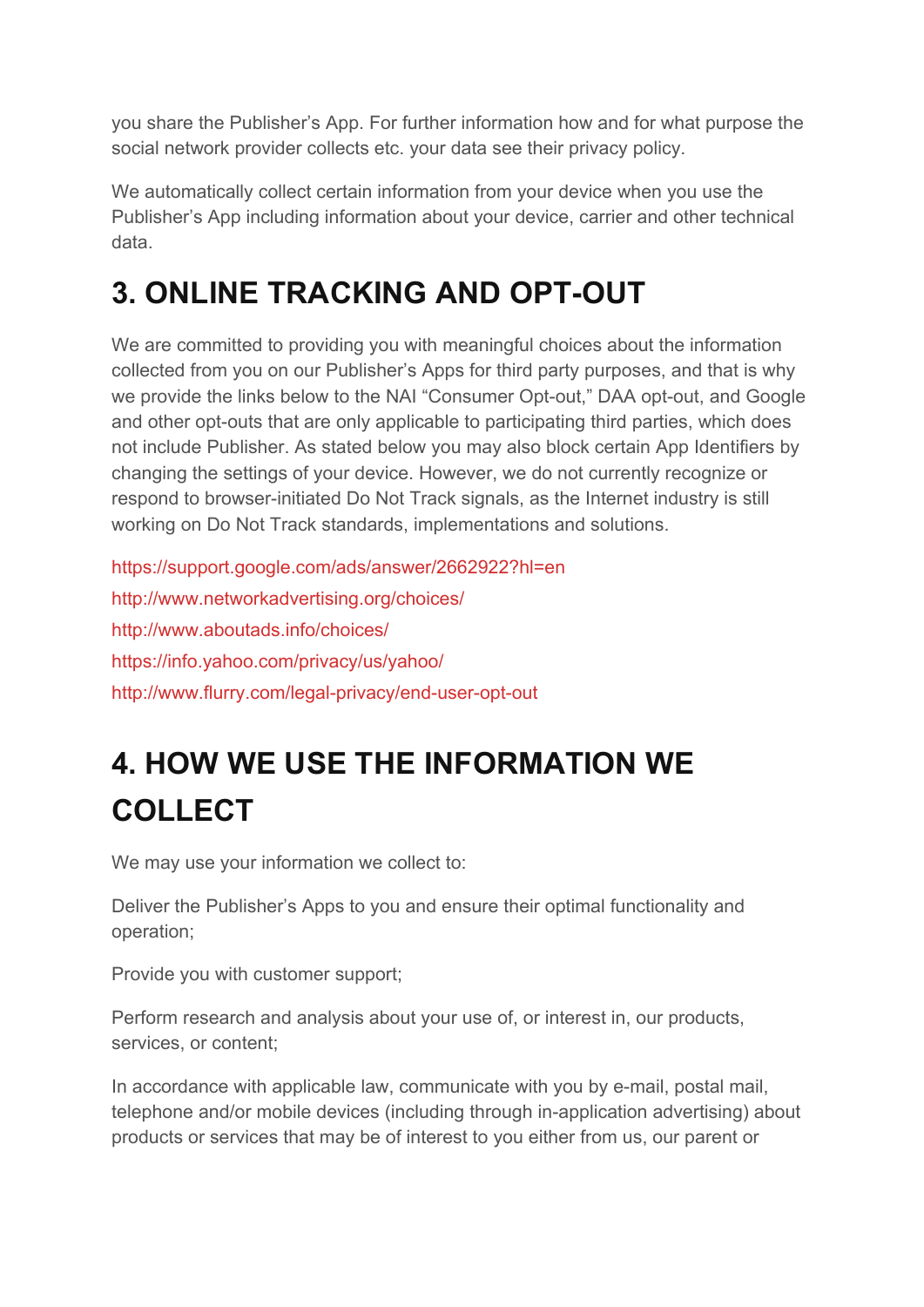subsidiary companies or other third parties. If you do not wish to receive in-application advertising, you can upgrade to the paid version of the app.;

Develop and display content and advertising tailored to your interests and to measure its effectiveness;

Verify your eligibility and deliver prizes in connection with contests and sweepstakes and in order to conduct polls and surveys;

Enforce our terms, conditions and policies and to communicate with you;

Manage and improve the Publisher's App. For this purpose, we may use and combine your information which we collect across different Publisher's Apps used by you;

When we collect your precise GPS geolocation data (subject to your consent), we do so for the purpose of providing you with our location-related products and services, for example to provide you with forecast and weather alerts for your location.

When you share your information with us via a social network provider like Facebook, we use this to show information on your social network profile (subject to your privacy setting and preferences for such social network) and to allow you to share information about our services with your connections or on your social network profile.

When you use the Publisher's App, we may use the App Identifiers to facilitate access to the Publisher's Apps, help us recognize you across different Publisher's Apps, to enable you to use the Publisher's Apps, to personalize your experience, to increase security, measure the use and effectiveness of our Publisher's Apps and serve advertising. You can block certain App Identifiers by changing the settings of your device.

# **5. CROSS-APP ADVERTISING AND OTHER INTEREST-BASED ADVERTISING TECHNOLOGIES**

As described above, we sometimes work with third parties to deliver ads, content or offers. Sometimes we or these third parties do so through a mobile "SDK." The SDK is a bit of computer code that app developers can include in their apps to enable ads to be shown, data to be collected, and related services to be implemented. We may use this and similar technology to deliver certain advertising through mobile applications and browsers based on data associated with your mobile device, and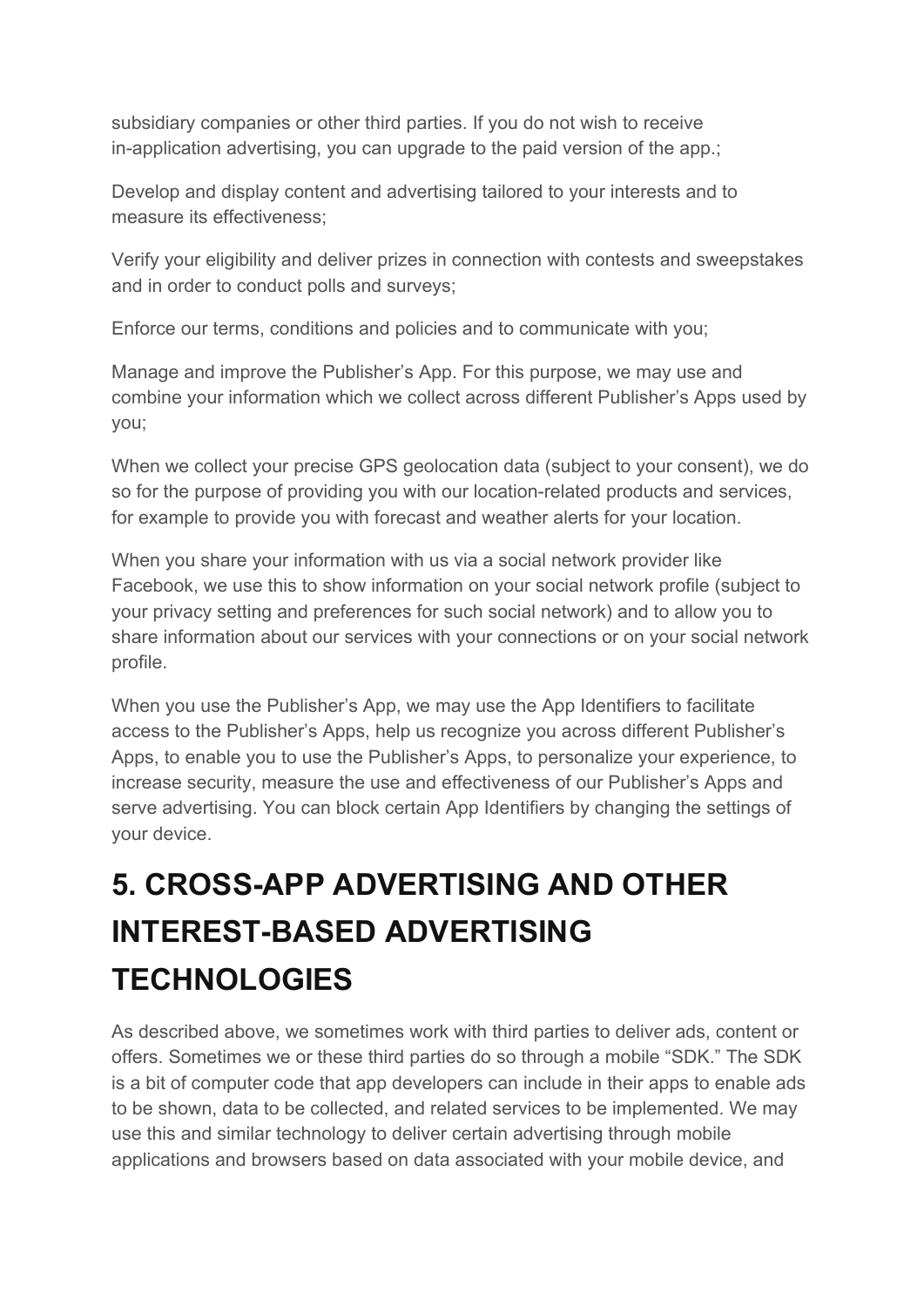we may work with third parties who likewise embed their SDKs into our apps, for third party advertising. If you'd like to opt-out from having ads tailored to you in this way on your mobile device, please follow the instructions below.

If you wish to opt out of interest-based cross-application tracking through your mobile device, you can do so through your device "settings", as follows (but please note that the below is for informational purposes only and Apple, Google, or other device platforms may change the manner in which their "opt out" settings work at any time).

Please note that if you opt out through these settings, you will continue to receive advertising after you opt-out, but it may not be tailored to your interests. For instance, that advertising may be based on your real-time or "contextual" application usage or general location inferred from IP address.

Opting Out on iOS Devices Such as iPhones, iPads or iPods

If you have an Apple device, you can opt out of mobile interest-based or "cross-app" advertising by updating to iOS 6.0 or higher, and setting Limit Ad Tracking to 'ON'. On an iPhone 6 for example, you can do this by clicking on Settings -> General -> Privacy -> Advertising and toggling "Limit Ad Tracking" to 'ON'. Our systems are designed to respect your choice and not use Information to provide interest-based advertising when this setting is ON.

We may sometimes work with partners to help us or help them correlate content or ads provided to users across devices or browsers. For instance, a brand may wish to use the Information that we collect (or data that its own partners collect) to send offers to its customers across both mobile applications and browsers. We thus also provide the links below to the NAI "Consumer Opt-out," DAA opt-out, and Google opt-out that are only applicable to participating third parties, which does not include IAC. You may also block certain App Identifiers by changing the settings of your device. However, we do not currently recognize or respond to browser-initiated Do Not Track signals, as the Internet industry has not reached a consensus as to Do Not Track standards, implementations and solutions.

<http://www.google.com/policies/privacy/partners/> <https://support.google.com/ads/answer/2662922?hl=en> <http://www.networkadvertising.org/choices/> <http://www.aboutads.info/choices/>

### **6. SHARING YOUR INFORMATION**

We do not share your information with others except as indicated below: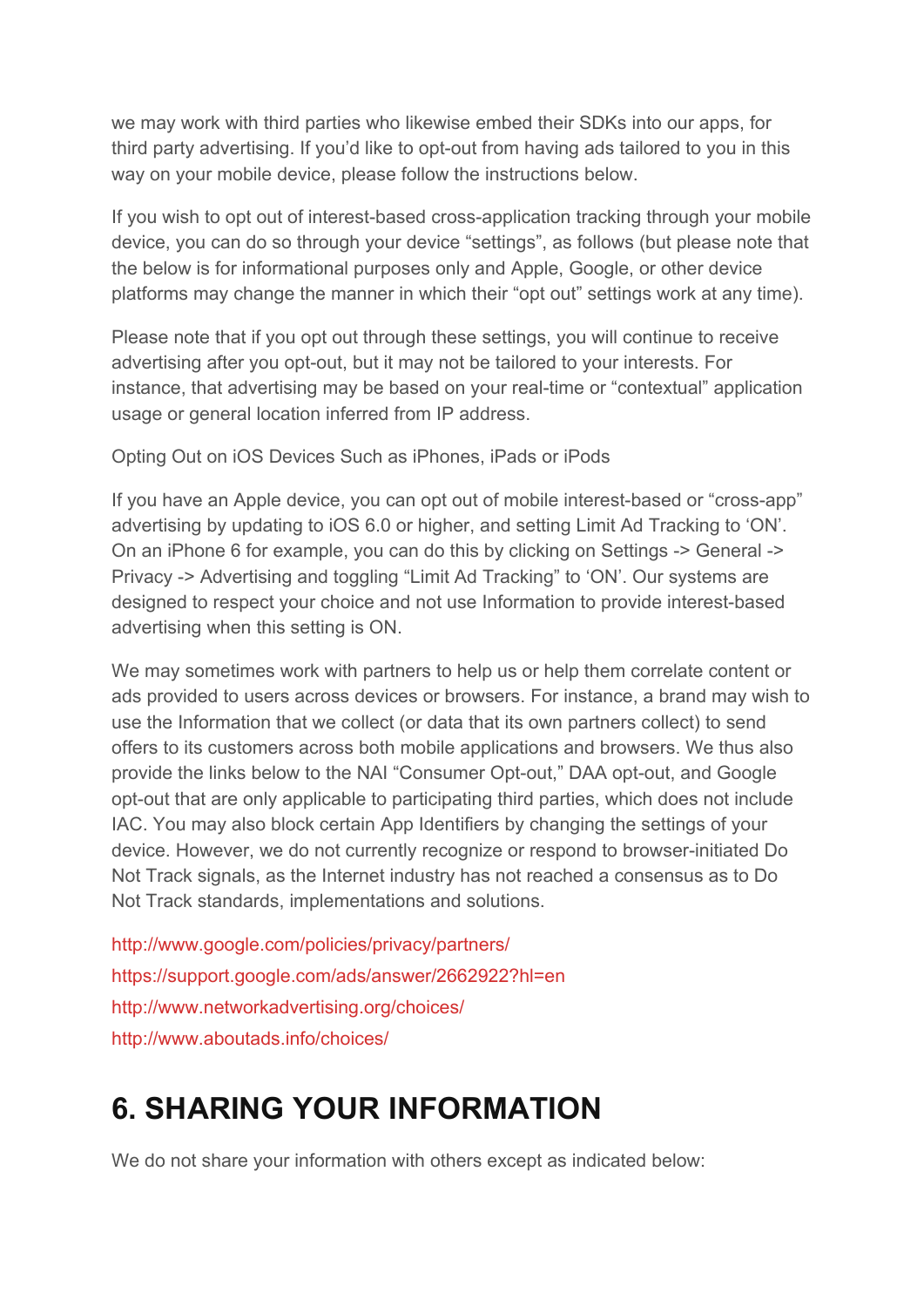We may share your information with our authorized service providers that perform certain services on our behalf. These services may include providing customer service and marketing assistance, performing business and sales analysis, supporting Publisher's Apps functionality, and supporting marketing promotions (e.g., contests and sweepstakes) surveys and other features offered through Publisher's Apps. These service providers may have limited access to your information, which is needed to perform their functions, but are not permitted to share or use such information for any other purposes.

When you engage in promotions offered through the Publisher's Apps, we may share your information with the businesses with which we partner to offer you those products, services, promotions, contests and/or sweepstakes. When you elect to engage in a particular merchant's offer or program, you authorize us to provide your email address and other information to that merchant.

We may also allow third-parties, including our authorized service providers, parent and subsidiary companies, affiliates, advertising companies, and ad networks, to display advertisements in the Publisher's Apps or use App Identifiers for the purpose of advertising and direct marketing. These companies may use technologies to collect information about users who view or interact with their advertisements. This information allows them to deliver targeted advertisements and gauge their effectiveness.

We combine information internally at Publisher across different Publisher's Apps. This means, for example, that we may combine your information from our Notepad app with information we have about you in our Emoji app. This will enable us to provide more tailored and personal experiences and services to you across the family of Publisher's Apps

Other Situations. We may disclose your information (i) in response to a subpoena or similar investigative demand, a court order, or a request for cooperation from a law enforcement or other government agency, (ii) in connection with efforts to investigate, prevent, or take other action regarding illegal activity, suspected fraud or other wrongdoing; (iii) to protect and defend the rights, property or safety of our company, our users, our employees, or others; (iv) to comply with applicable law or cooperate with law enforcement; (v) to enforce Publisher's Apps terms and conditions or other agreements or policies; and (vi) in connection with a substantial corporate transaction, such as the sale of our business or the Publisher's Apps, a divestiture, merger, consolidation, or asset sale or transfer, or in the unlikely event of bankruptcy. In addition, we may share aggregated information we collect, under any of the above circumstances, with third parties, including advisors, advertisers and investors, for the purpose of conducting general business analysis or other legitimate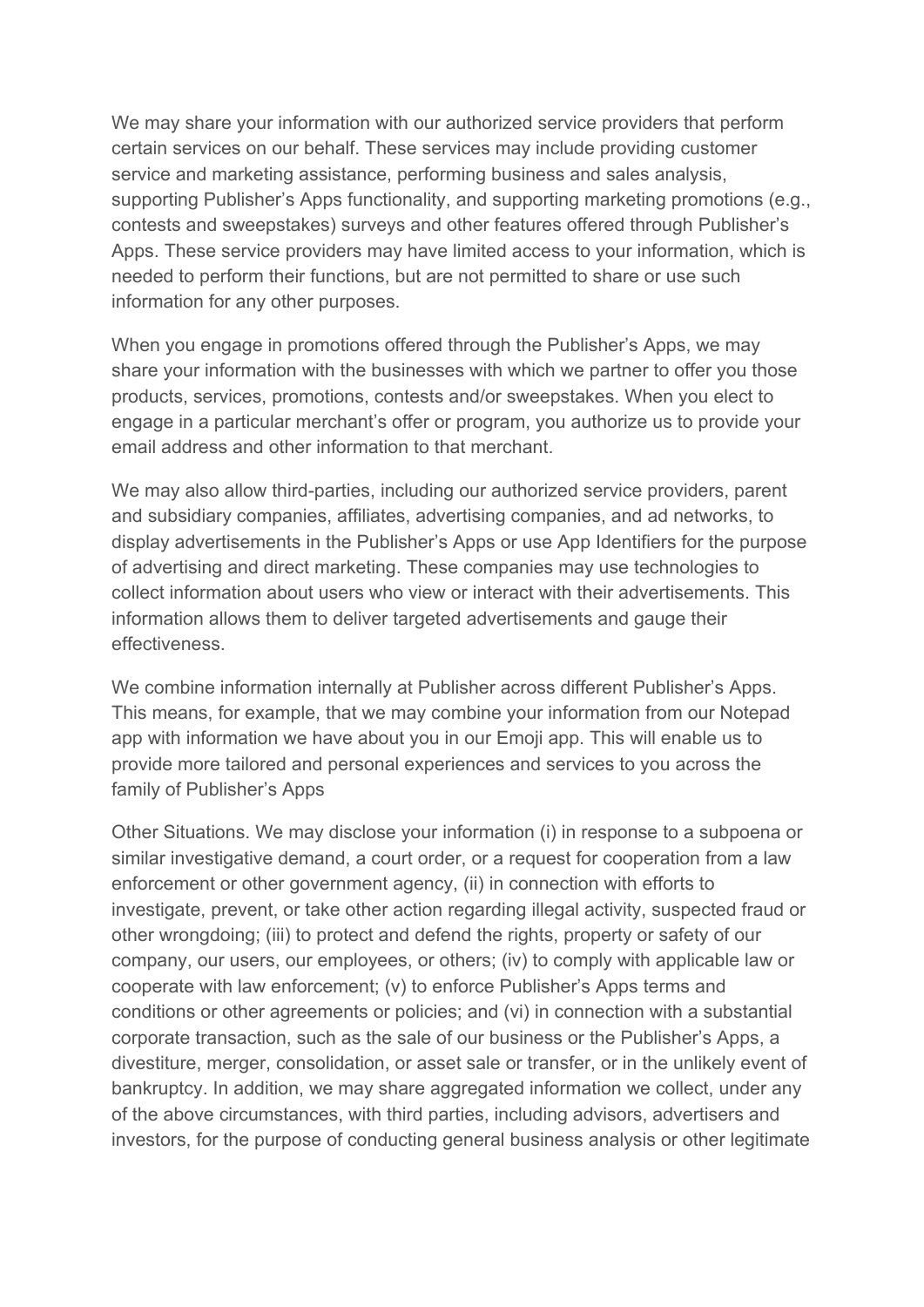business purposes. Please note that such aggregated information will not include any information which allows third parties to identity you.

# **7. COOKIES, IDENTIFIERS AND DATA ANALYSIS**

#### Firebase

Publisher's uses the Google Analytics tool Firebase in order to carry out analysis on Information which is gathered by Publisher's Apps. App Identifiers and other Information which Publisher's gather are provided to Google in order to enable them to carry out data analysis. Any Information (including App Identifiers) which are provided to Google will become subject to Google's privacy policy which is located here: http://www.google.com/privacy.html.

For further information on how Google's Firebase analytics tool uses data, please see the site "How Google uses data when you use our partners' sites or apps", (located at http://www.google.com/policies/privacy/partners/).

#### Website Cookies

Separately to the Publisher's Apps, the Publisher's website itself uses cookies. Certain information about you, (including personal information), may be collected through the use of cookies when you visit and interact with our website. Some of these cookies are essential for the Publisher's website to operate and ensure that we provide the services you requested. By using our services you agree to the use of certain non-essential cookies unless you set your browser to reject them.

A cookie is a small text file that is stored on your computer's hard drive or browser. We use cookies and the information contained therein for a number of purposes including but not limited to:

tracking the duration of visits and content accessed; and

storing frequently used user information to personalise your online experience and ease the log-in process.

You may block cookies by activating the setting on your browser which allows you to refuse the setting of all or some cookies. However, if you use your browser settings to block all cookies (including essential cookies) you may not be able to access all or parts of our Websites. Unless you have adjusted your browser setting so that it will refuse cookies, our system will issue cookies as soon you visit our Site. Further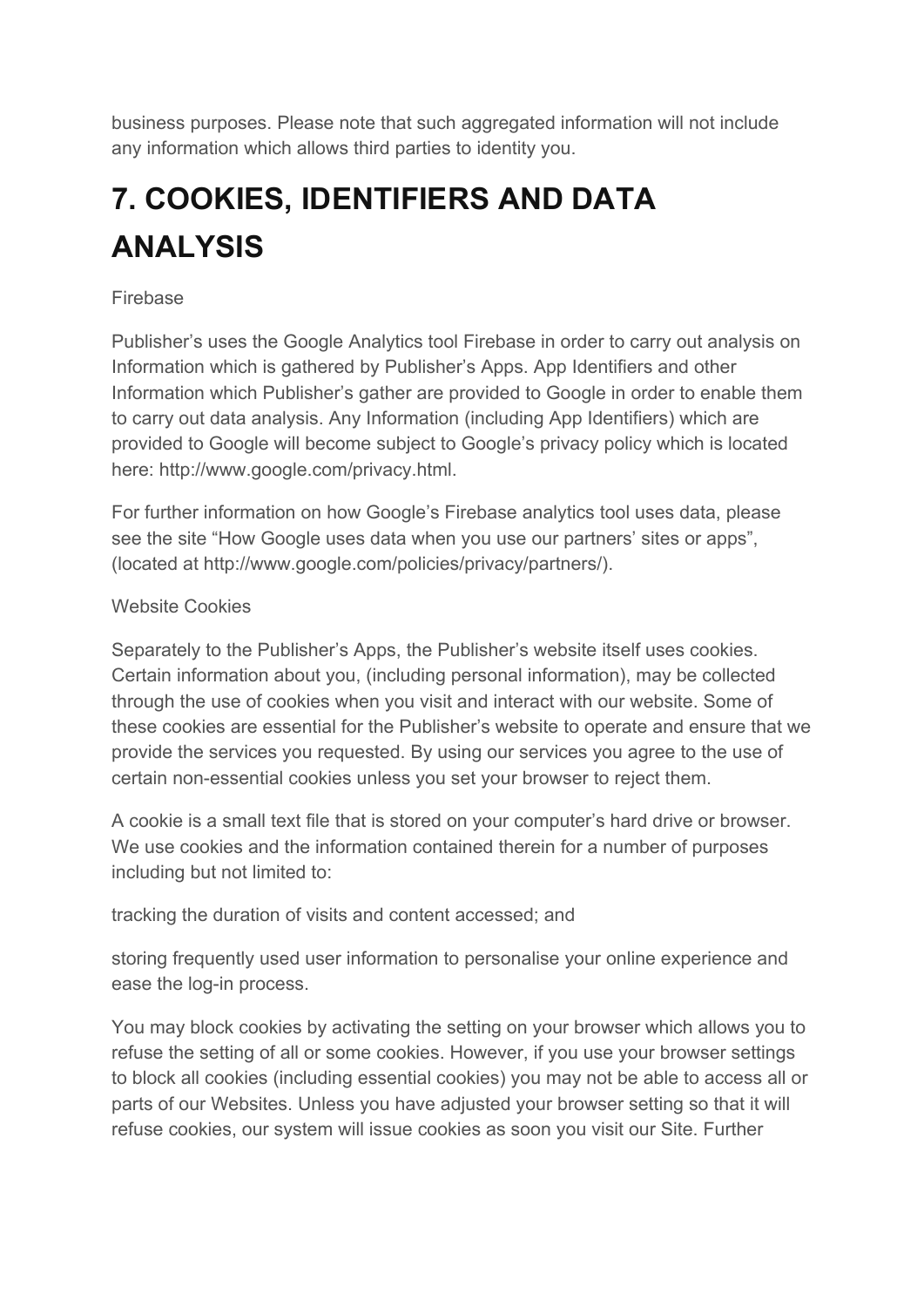information on cookies and how websites use them can be obtained at [http://www.cookiecentral.com](http://www.cookiecentral.com/)

### **8. HOW WE PROTECT YOUR INFORMATION**

The security and confidentiality of your information is very important to us, so we take appropriate security measures (including physical, electronic and procedural measures) to help safeguard your information from unauthorized access and disclosure. Please know that, despite our efforts, no security measures are perfect or impenetrable.

### **9. INFORMATION RELATING TO CHILDREN**

Some if the Publisher's Apps are not directed to children under the age of 13. We do not knowingly collect (or knowingly allow any third party to collect) information from persons under the age of 13. If we become aware that information has been collected from a person under the age of 13, we will delete this information and terminate the person's account as quickly as possible. If you believe that we may have information from or about a child under the age of 13, please contact us and we will promptly delete that information.

### **10. WHERE WE STORE YOUR INFORMATION**

The information that we collect from you may be transferred to, and stored at, a destination outside of your country and the European Economic Area ("EEA") and, in particular, the US. It may also be processed by any service providers appointed by us who operate outside the EEA and their staff, and/or our own staff based outside of the EEA. By submitting your data, you agree to this transfer, storing or processing outside of the EEA. Data transferred will be treated in accordance with this Privacy Policy.

# **11. HOW LONG WE STORE YOUR INFORMATION**

We will keep your information for as long as is necessary to provide you with the Publisher's Apps and for us to comply with our obligations under this Privacy Policy and at law.

### **12. DATA DELETION**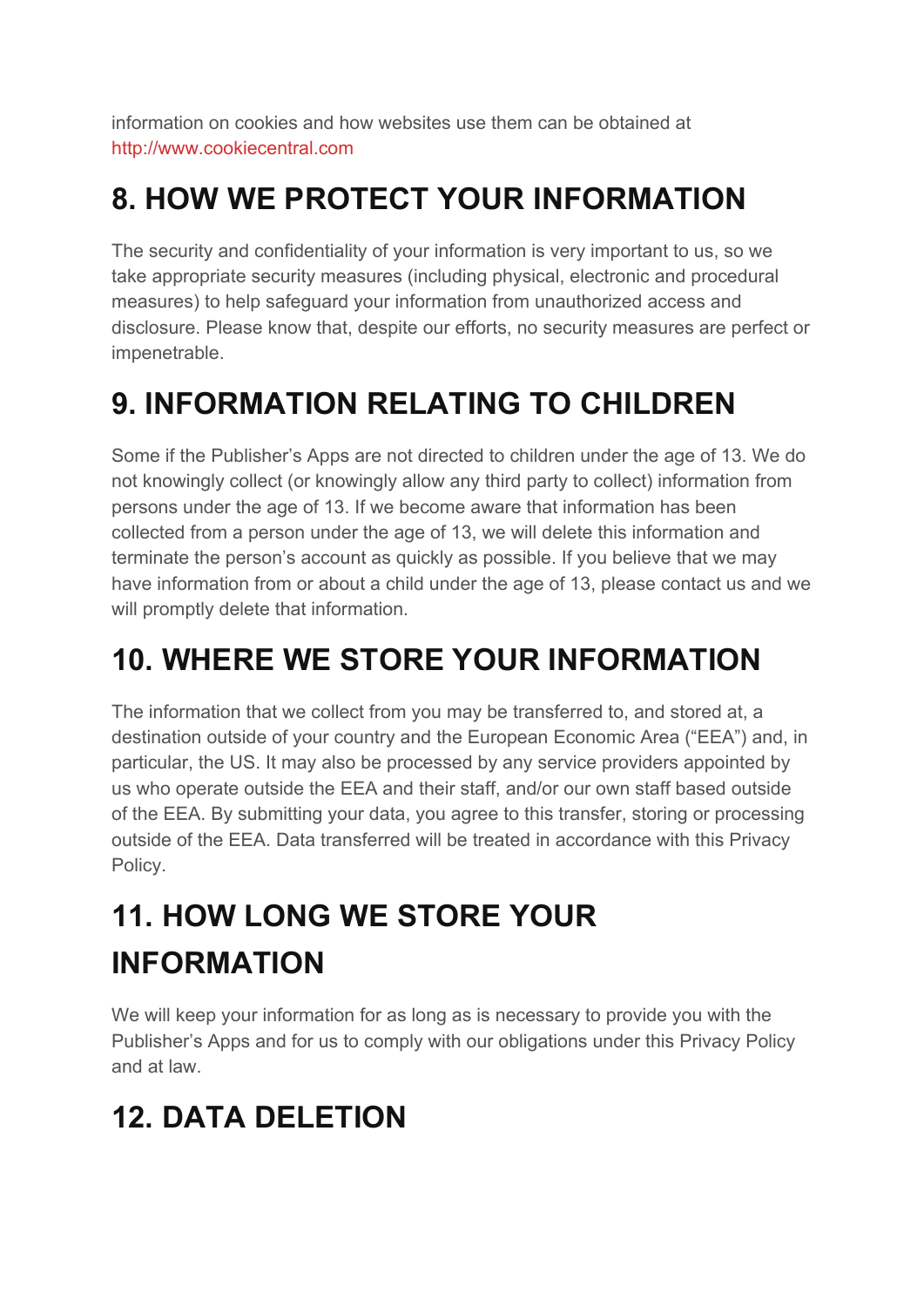Uninstallation and removal methods vary depending on your device. To uninstall and remove the Publisher's Apps, please use the application manager provided with your device or consult your device manual for reference. Any of your data stored by us will be deleted after a reasonable period following deletion of a Publisher's App.

# **13. ACCESS TO AND CHOICES REGARDING YOUR INFORMATION**

You have the right to access information held about you or require it to be modified if inaccurate or deleted. Your right of access can be exercised by contacting us using the details set out below. Any access request may be subject to a fee to meet our costs in providing you with details of the information we hold about you.

### **14. EU Consent Policy and Personalized Experience**

What type of personal data will be processed?

Depending on your Privacy Settings, our partners may collect and process personal data such as device identifiers, language, location data, and other demographic and interest data about you to provide you with the most relevant experience when using this app.

You can learn more about the data we collect for our partner from the links to our partners' Privacy Policy pages below:

- <https://www.mopub.com/gdpr>
- <https://docs.fabric.io/apple/fabric/data-privacy.html>
- <https://www.adjust.com/gdpr/>
- <https://www.google.com/about/company/user-consent-policy.html>
- <https://support.google.com/admob/answer/7666366?hl=en-GB#>
- <https://www.facebook.com/business/m/one-sheeters/gdpr-developer-faqs>
- <https://www.facebook.com/business/gdpr>
- [https://firebase.google.com/support/privacy/#firebase\\_is\\_gdpr\\_ready](https://firebase.google.com/support/privacy/#firebase_is_gdpr_ready)
- <https://www.digitalocean.com/security/gdpr/>

Why are such data processed? Who will be processing the data?

Your consent to collect personal data in the app personalizes your experience (ad and usage) via numerous adversing and analytics partners. It will allow to remember your preferred language choice, show you more targeted ads, check for fraud, share with our partners who will then sell you their services or show ads which are more